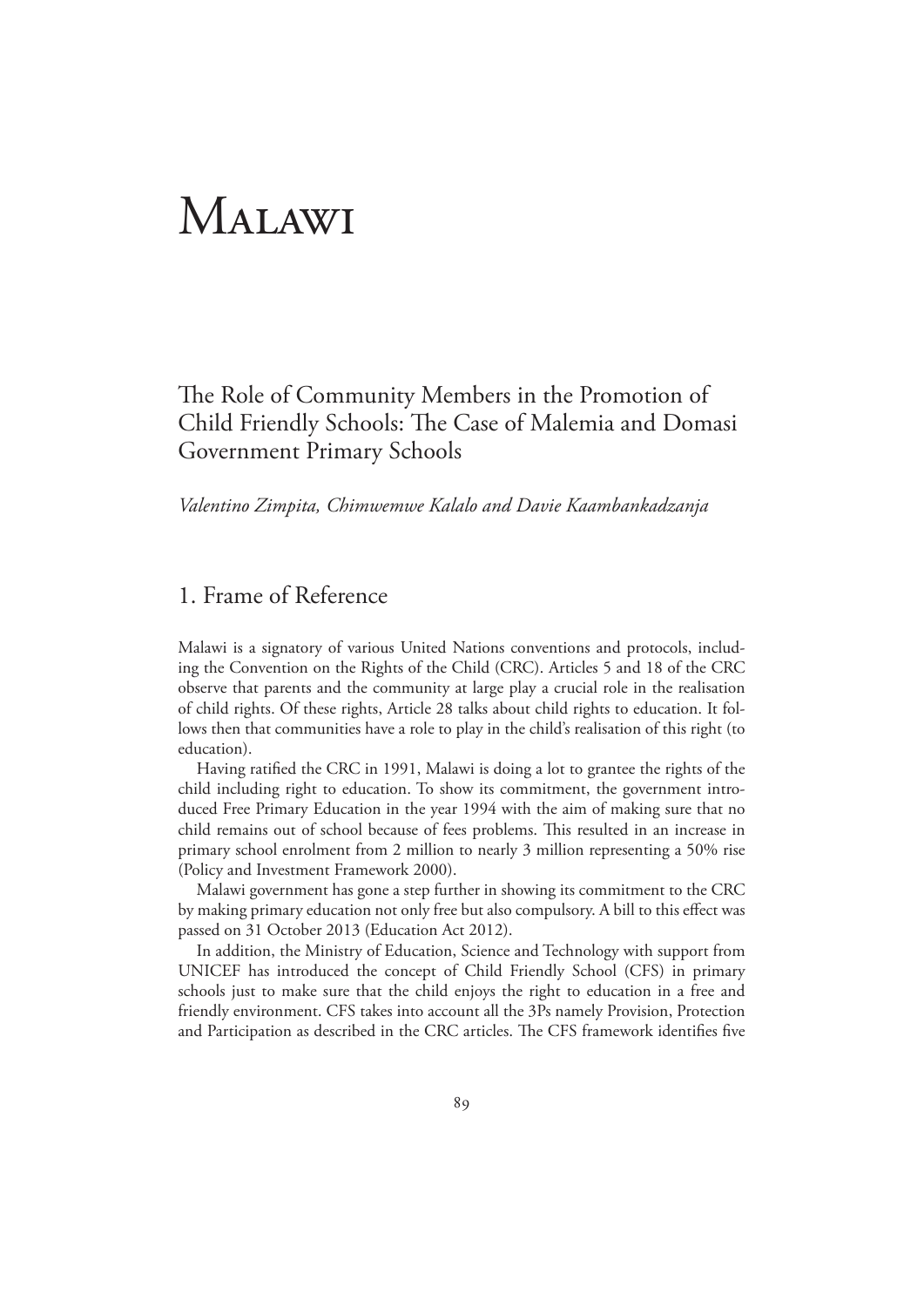thematic areas as necessary and mutually re-enforcing conditions for a successful school. These thematic areas are:

- 1. A rights based and inclusive school
- 2. An academically effective school
- 3. A self-protective and health promoting school
- 4. A gender responsive, equity and equality promoting school
- 5. School-community linkages and partnerships

The CFS guidelines observe that community participation is the "key building block" to realizing the child – friendly school goals. However, the National Strategy for Community Participation in Primary School Management (2004) observes that community participation has generally only involved helping with construction and fund raising, and not in school management. In agreement, the National Education Sector Plan (NESP 2008 – 2017) observes that there is indeed poor participation of school management committees (SMCs) and their communities in school management. In this regard, the NESP recommends that communities be mobilized to participate in "whole school development" and management. The Education Sector Performance Report (2010 – 2011) further supports the need to involve local communities and SMCs for effective school governance and management.

 Johnson (2004) says that the benefit of community participation is that it sends the message that school is important and the work children do there is worthy of adult attention. In this regard, learners take school seriously and in the end, most of them will remain in school and complete their studies

 This project focused on the participation of the community in making schools safe for learners in line with theme 5 of the CFS implementation strategy in Malawi. The project was conducted in Zomba District in the southern part of Malawi. This is one of the few districts where CRC projects have been conducted. However, none of the previous projects addressed community participation in the promotion of child friendly schools. The project targeted two schools. These are Malemia and Domasi Government Primary Schools. These two schools were purposefully chosen because of the differences between them. While Malemia is a typical rural school, Domasi Government is a same urban school. As such, the results of the study were representative of the situation at the wider horizon. Furthermore, the two schools were very convenient in the sense that change argents were staying close to them such that monitoring and supervision of the projects was very easy.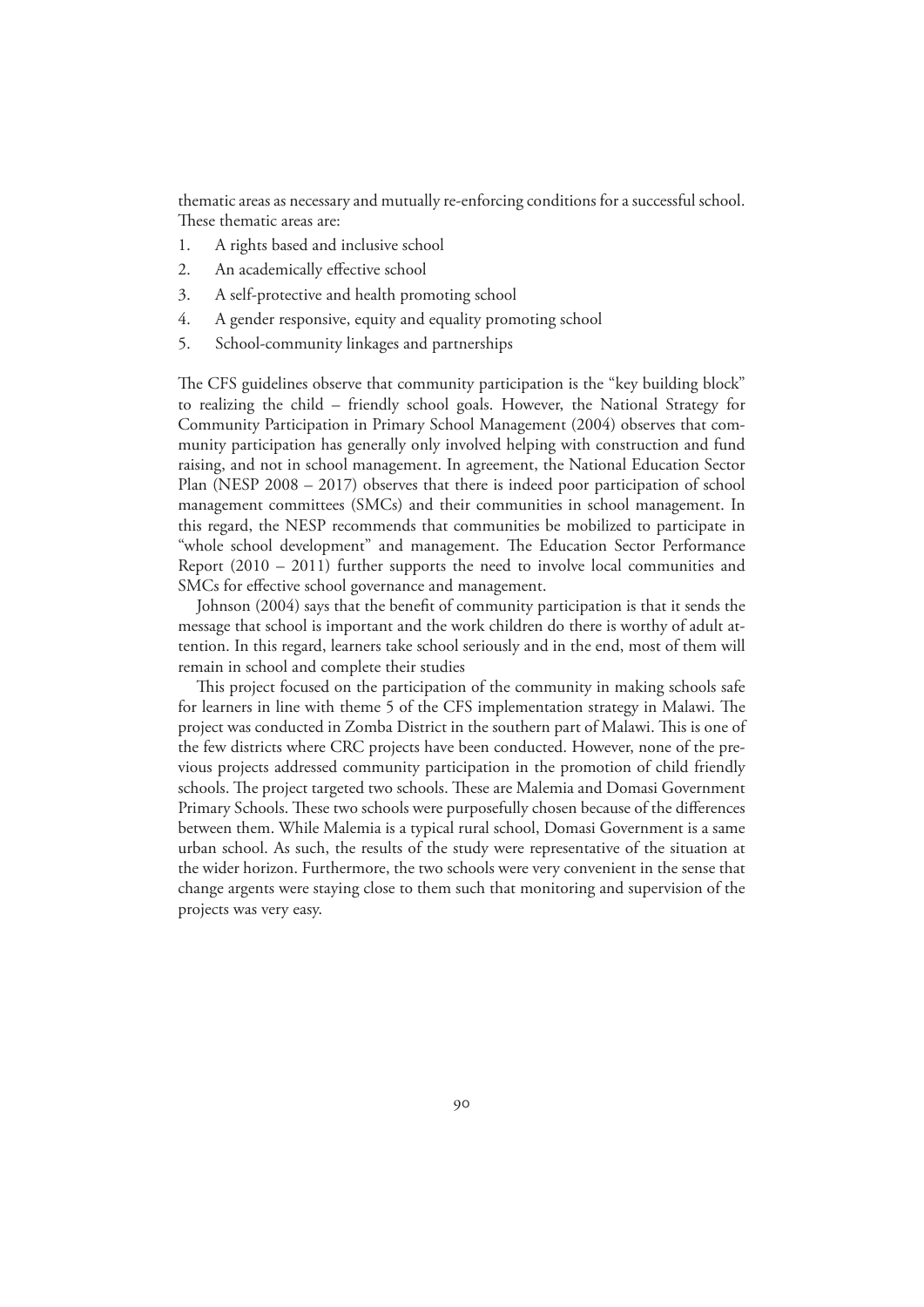## 2. Purpose

The purpose of the study was to create an improved and safe learning environment in schools through community participation in coordination with the teachers. Both communities and the teachers were supposed to effectively contribute towards the creation of safe schools. To achieve this, the two groups (the communities and the teachers) came up with joint projects which were successfully implemented. The active participation of the communities clearly showed the passion that had developed in them as far as the safety of their children in the schools was concerned.

## 3. Methodology

In order to achieve the purpose of this study, a number of steps were taken**.** The first step was to conduct a base line study for both teachers and community members of both schools with the aim of finding out the gaps which were there in terms of understanding of their roles in making learners in school safe. Target groups in the study were head teachers, teachers, community leaders, traditional authorities and mother groups. These were all involved but were grouped into two; community members and teachers.

 Having identified the gaps, training materials were developed for both groups of stakeholders. This was followed by the actual training which aimed at enlightening the groups on their roles. The trainings were in two, one for teachers and head teachers of the two schools and the other one for community members of the two schools. At the end of the training, each of the two schools drew an action plan. The teachers and the community members for each school worked together to come up with the school's action plan.

The first output of the study was awareness of the roles of the community members in making schools safe for learners. The training aimed at sensitizing the community members on their roles (activity 1a). The action plan constituted activity 1b; strategizing points of action to be done by community members at the school. The second output of the study was school- community coordination towards making schools safe for learners. To achieve this output, the activity to be carried out was to redefine roles of community and partnerships with the school in line with Malawi's Child – Friendly Schools' principles. The third output was to strengthen links between the school and the community. This was to be achieved through two activities namely;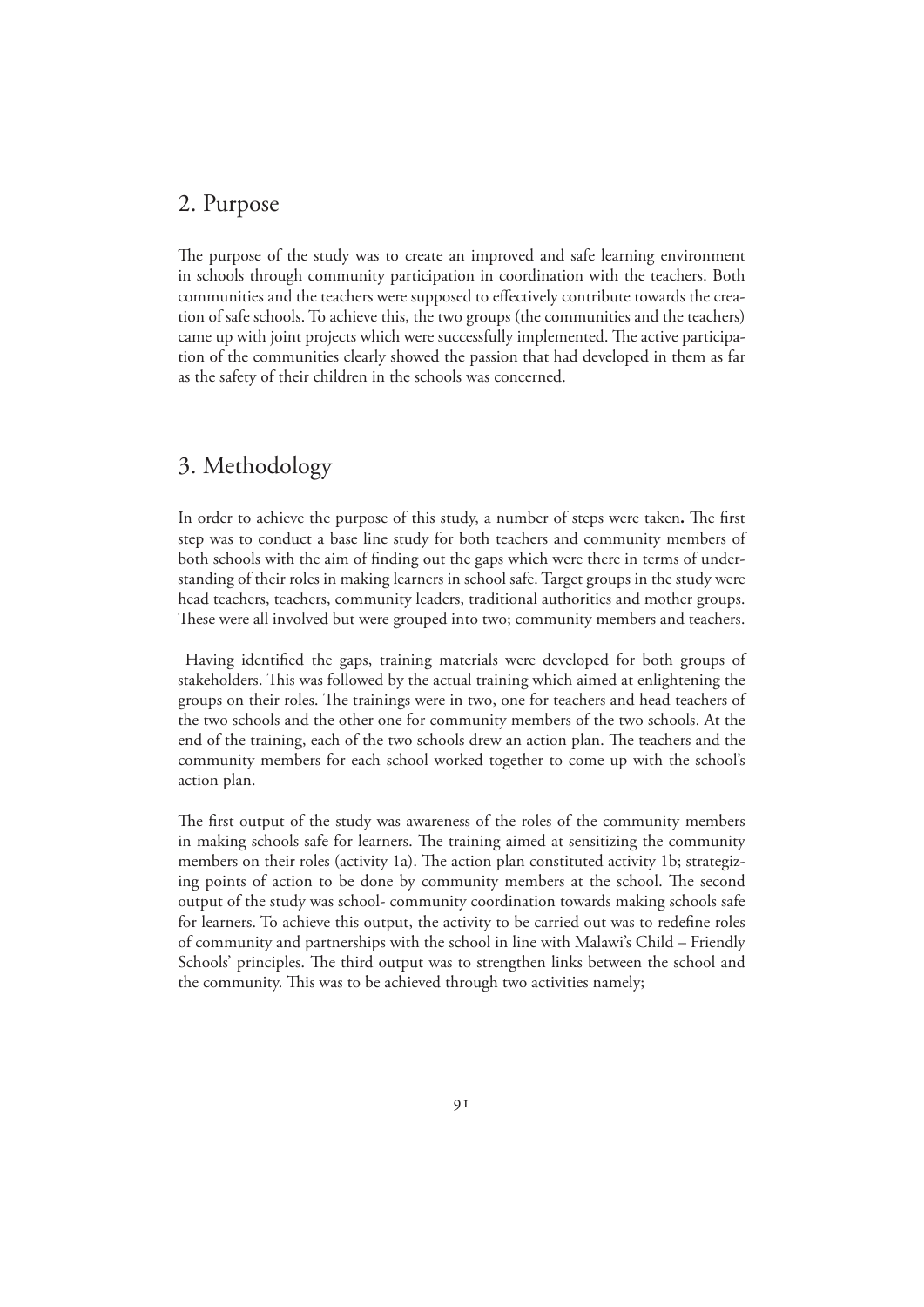- a) identifying areas to strengthen links between the school and the community
- b) working out strategies to strengthen the links between the school and the community

While the forgoing outputs and activities all looked at the community, the following addressed the head teachers and teachers. The first output was awareness of staff on the expected provisions the school is supposed to give children for their safety. This would be realized using two activities namely;

- a) analyzing the provisions that ensure safety of learners
- b) identifying strategies to enhance safety of learners in accordance with provisions.

## 4. Results

The base line study had two sets of data. The first one was for teachers and head teachers of the two schools, while the second one was for community leaders. Since the trend was almost the same, only the data collected from the teachers and head teachers is discussed below. This data was analysed using SPSS computer software. All the items (48) were entered and analysed. The analysis was done according to the five themes of CFS that Malawi adopted. The following were the reflections from the findings.

#### **Theme 1: A rights-based and inclusive school**

Despite the claims that the two schools place high value on understanding and respect of children's rights, there was still a contradiction from the other responses on the same. This showed there was still lack of understanding of the whole concept of child rights as regards this theme.

#### **Theme 2: Academically effective school**

Lack of a clear pattern from the responses also showed a lack of understanding of what an academically effective school should be. For example, responses on "lack of materials affecting the implementation of the curriculum" and on "students have the materials they need to learn" showed clear contradiction as the majority in both cases indicated that they strongly agree.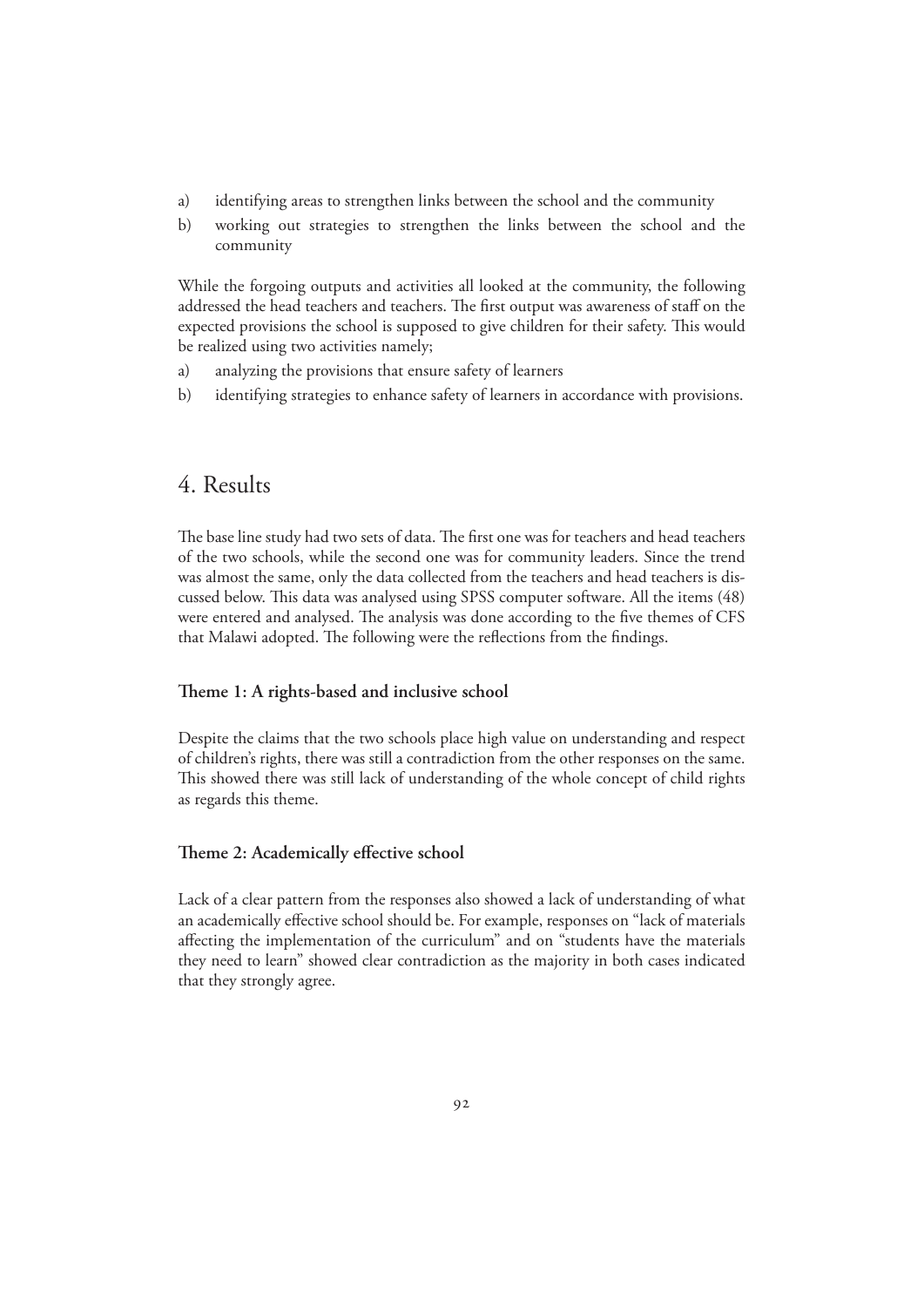#### **Theme 3: A safe, protective and healthy promoting school**

The responses indicated that there was a good relationship among teachers at both schools and are able to respect and help each other. However, on the safety of learners, the data showed that at both schools safety was not guaranteed. For example, more than 40% indicated that schools were highly affected by crime and violence, and about 60% indicated that health issues kept learners from learning.

#### **Theme 4: A gender responsive, equity and equality promoting school**

Under this theme, two items were put forward for teachers to determine how well their school was promoting gender equity and equality. It was discovered that about half believed that learners were not treated differently. The responses also showed a fifty-fifty % on equal opportunities to succeed between boys and girls.

#### **Theme 5: School – community linkages and partnerships**

Despite the fact that some responses were showing that communities supported schools in terms of making decisions that affect learners, there were also responses indicating low involvement of parents in the education of their children. There were also some contradictions on the responses. For example, inclusion of parents in school events and overcoming cultural barriers seemed to be problematic as well. If parents were well involved in school events, it should not have been problematic to overcome cultural barriers that affected learners' education.

 It was hoped that by the end of the study, community participation in the promotion of child friendly schools would be strengthened. To achieve this, each and every stakeholder would know their role and would do what was expected of them.

## 5. Project Implementation

As a way forward, it was initially envisaged that each group for each school come up with an action plan on one issue which the group identified. This action plan would be monitored by the change agents and upon completion; the group would develop another action plan. However, it was later changed slightly in order to accommodate observations made by fellow change agents in Vietnam. In this regard, instead of having separate activities as teachers and community members, each school came up with one project to be done collaboratively between teachers and community members.

The revised action plans were therefore as follows for the two schools: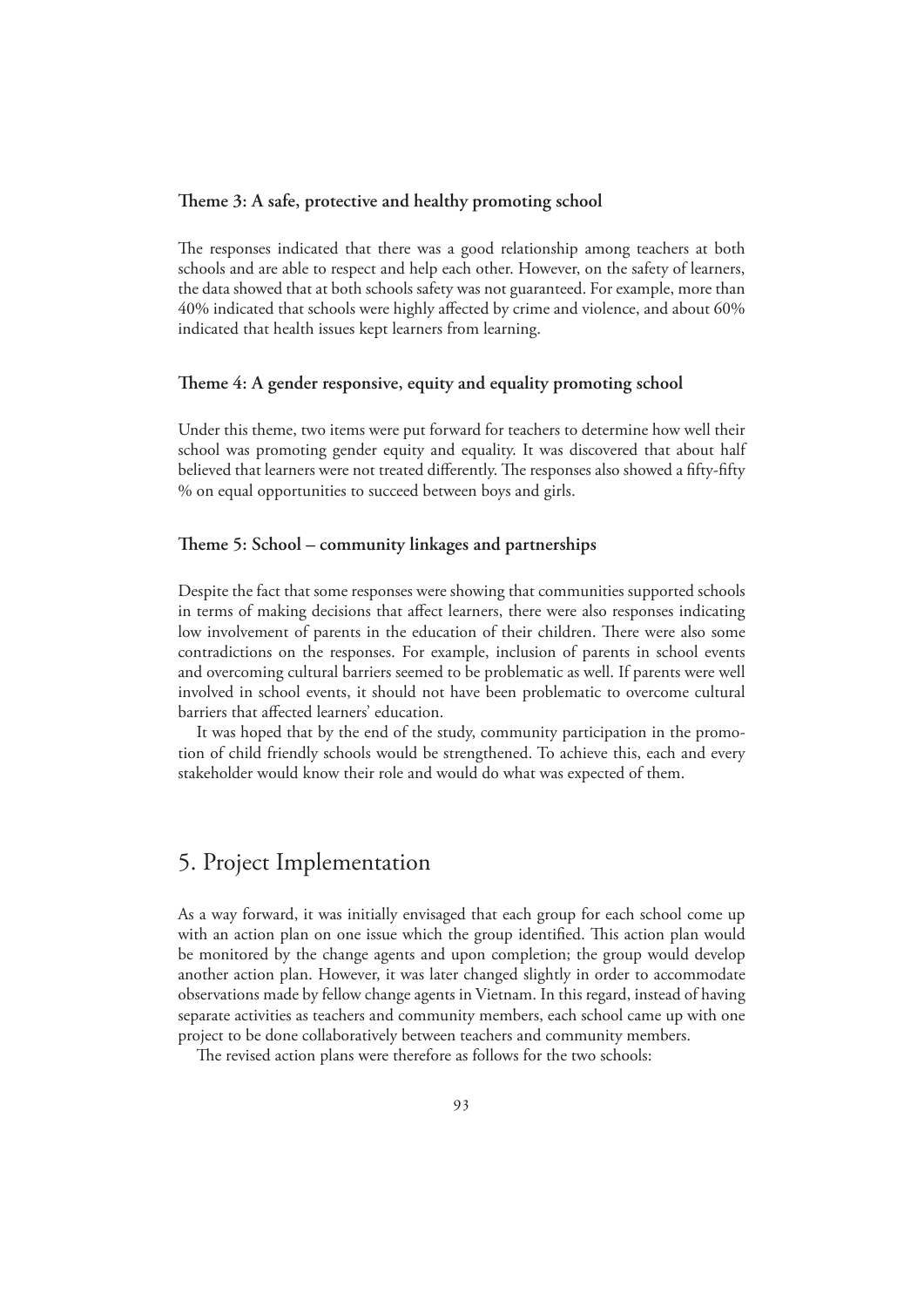Action plan for Domasi Government primary school:

| Issue: Unfriendly steps on classroom blocks creating problems for young learners and |  |  |  |  |  |
|--------------------------------------------------------------------------------------|--|--|--|--|--|
| those with disabilities                                                              |  |  |  |  |  |
|                                                                                      |  |  |  |  |  |

| <b>OUTCOME</b>                                        | <b>STRATEGIES</b>                                                                          | <b>RESPONSIBLE</b><br><b>OFFICERS</b>                                            |                          | <b>RESOURCES TIME FRAME</b> | INDICATORS                          |
|-------------------------------------------------------|--------------------------------------------------------------------------------------------|----------------------------------------------------------------------------------|--------------------------|-----------------------------|-------------------------------------|
| By The end<br>of July 2014<br>we shall have           | Meeting with<br>stakeholders                                                               | Head teachers<br>senior school staff                                             | Flip charts              | End of October              | Minutes                             |
| constructed<br>friendly<br>passages on<br>4 classroom | Mobilizing<br>resources                                                                    | School management<br>committee<br>Head teacher<br>Senior school staff            | sand<br>bricks<br>cement | End of October              | Availability of<br>materials        |
| blocks                                                | Construction<br>of friendly<br>passages at<br>standard 1 and<br>standard 8<br>classrooms   | School management sand<br>committee<br>Headteacher<br>Senior school staff        | bricks<br>cement         | December to<br>February     | Constructed<br>friendly<br>passages |
|                                                       | Meeting with<br>stakeholders                                                               | Headteacher<br>School management<br>committee<br>Parent Teachers<br>Association  | None                     | Early March                 | Minutes                             |
|                                                       | Construction<br>of friendly<br>passages at<br>standard 7A<br>and standard<br>7B classrooms | Headteacher<br>School management bricks<br>committee<br>Senior school staff      | sand<br>cement           | March to May                | Constructed<br>friendly<br>passages |
|                                                       | Construction<br>of friendly<br>passages at<br>standard 6A<br>and standard<br>6B classrooms | Headteacher<br>School management bricks<br>committee<br>Senior school staff      | sand<br>cement           | June to July                | Constructed<br>friendly<br>passages |
|                                                       | Meeting with<br>stakeholders                                                               | Head teacher<br>School management<br>committee<br>Parent Teachers<br>Association | None                     | End of July                 | Minutes                             |

Action plan for Malemia primary school, Issue: Lack of adequate and safe rubbish pits at the schools to improve sanitation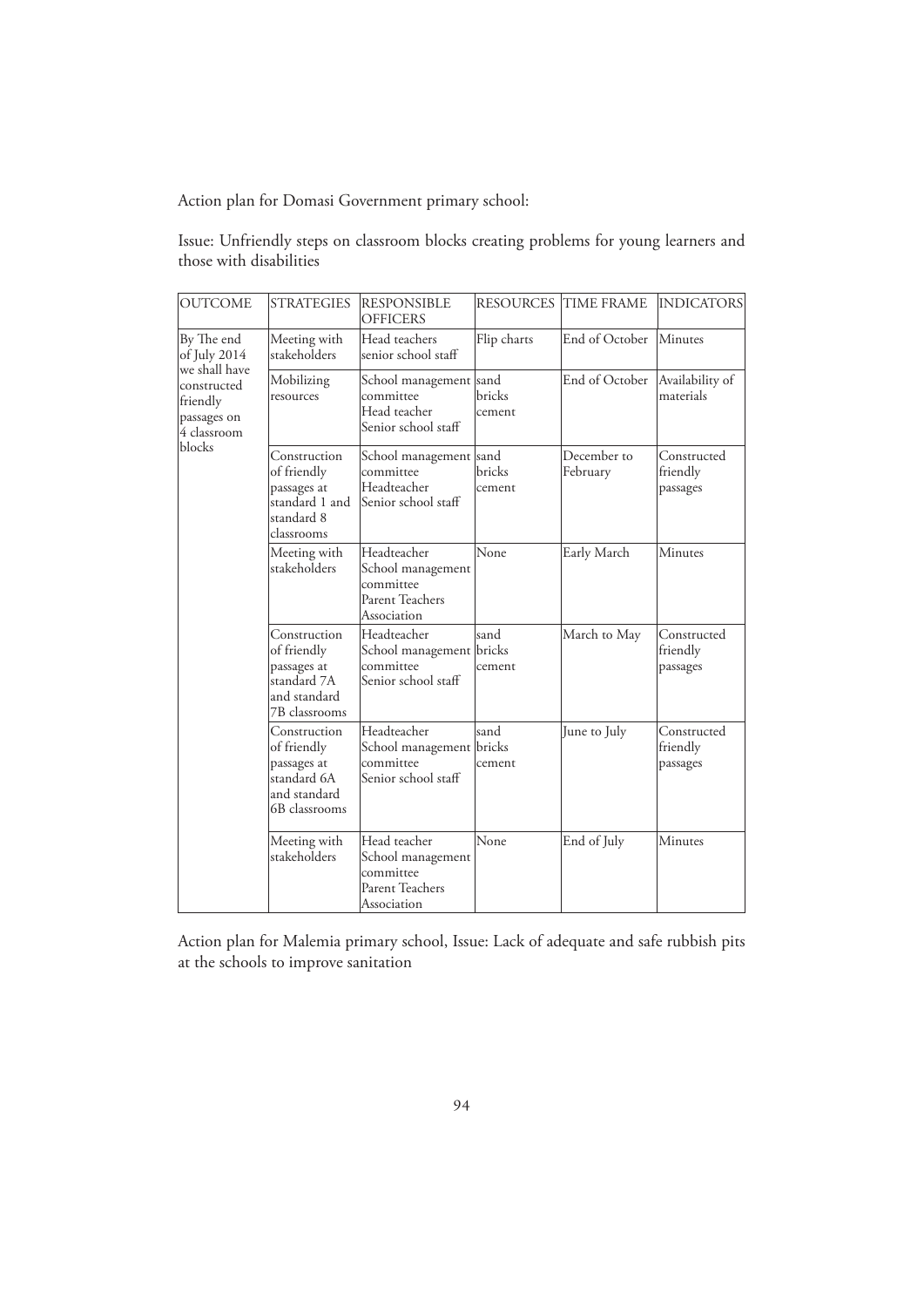| <b>OBJECTIVES</b>                                             | <b>STRATEGIES</b>            | <b>RESOURCES</b>               | LEAD PERSON TIMEFRAME INDICATORS                   |                         |                                         |
|---------------------------------------------------------------|------------------------------|--------------------------------|----------------------------------------------------|-------------------------|-----------------------------------------|
| By end of June<br>2014, five rubbish stakeholders             | Meeting with                 | None                           | Headteacher and January 2014<br>sanitation officer |                         | Minutes of the<br>meeting               |
| pits will be dug<br>to improve<br>sanitation at the<br>school | Mobilizing<br>funds          | Poles, shovels,<br>hoes, nails | SMC committee<br>and sanitation<br>officer         | February-<br>March 2014 | Availability of<br>funds                |
|                                                               | Constructing<br>rubbish pits | Poles, shovels,<br>hoes, nails | SMC committee<br>and sanitation<br>officer         | April – May<br>2014     | 5 complete<br>rubbish pits<br>available |

# 6. Results of the Project Implementation

The project implementation has been successful at both schools and has achieved the intended objectives. The project has improved collaboration between schools and their communities in providing safe environment for the learners in both schools. At Malemia School, five rubbish pits with protective fences have been put in place. Four of the rubbish pits were done in collaboration between the school and community members and the fifth pit was constructed by community members only.



**Pic 1.** Rubbish dumping before intervention at **Pic 2.** One of the five protected rubbish dumps Malemia School.

In addition to the expected results; five fenced rubbish pits, Malemia Primary School achieved an unexpected result. The community members went a step further to initiate a project to construct washrooms to cater for girls who had problems to come to school when they were experiencing monthly periods. Most of them stayed out of school during such days. It was the wish of community members to encourage them to come to school and attend lessons and use this facility while at school. This facility makes the school even more child friendly for the girls.

 At Domasi Government School, teachers and members of school community managed to raise money and construct ramps to all classrooms which had steps which were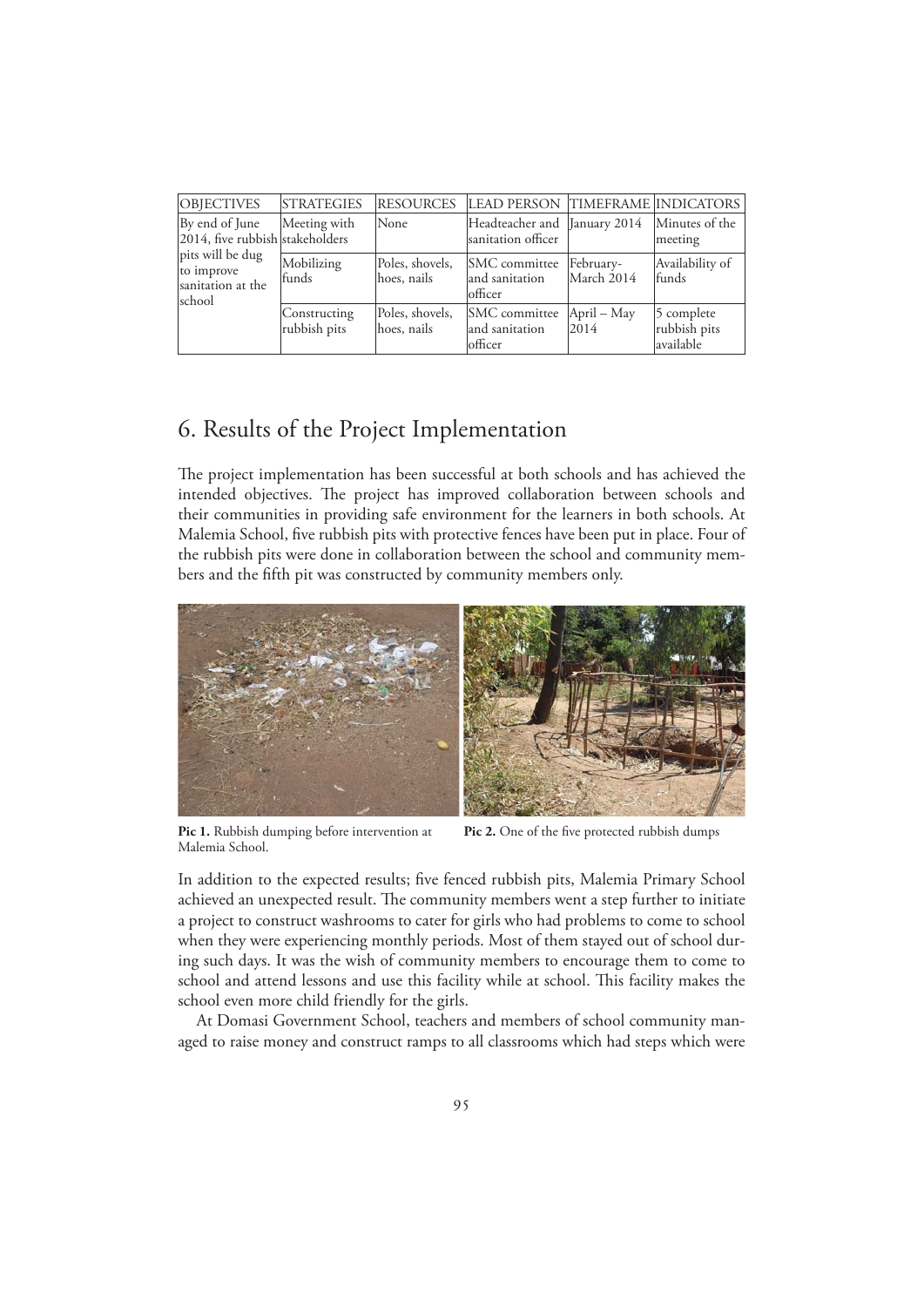unfriendly to young children and disabled learners. This was after observing that young learners and disabled learners used to have difficulties to access the classrooms.



before intervention.

**Pic 1.** Domasi School steps **Pic 2.** One of the ramps to improve access to before intervention.

Through this joint project between community members and teachers, more collaboration emerged. Just like at Malemia School, community members at Domasi Government also initiated a project to construct a washroom for girls to use during menstruation. In addition, teachers and community members also initiated a project to construct a teachers' staffroom and a school library for learners.

 Another success of the project is the methodology which was used to implement the project. Teachers and community members at both schools developed action plans as a guide, indicating explicitly the objectives, strategies, resources needed, lead person and indicators of implementation. This is an innovation which will be used in other projects.



Mentor; dr. Ulf Leo, Change agents, teachers and community members of Malemia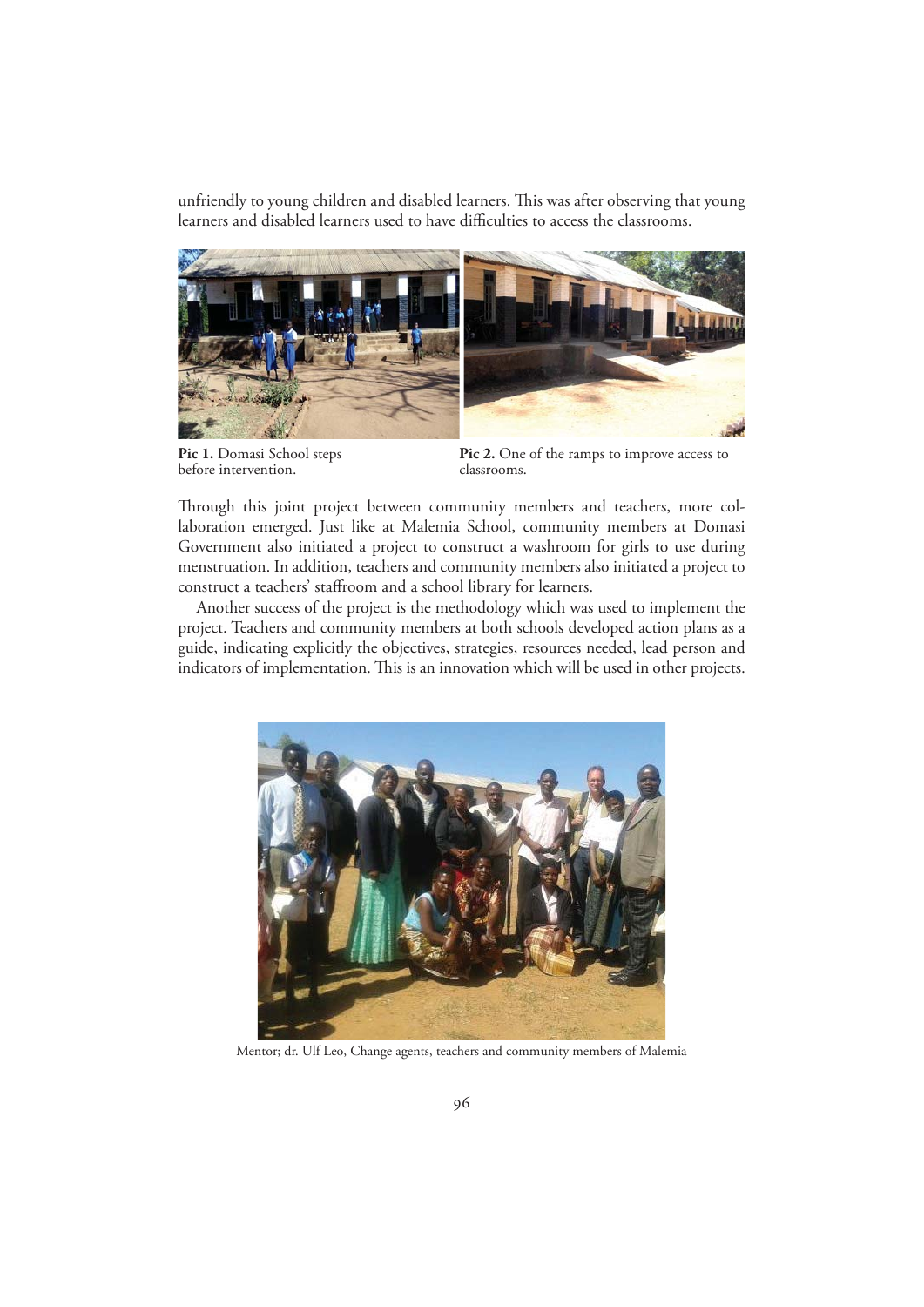# 7. Discussion and Reflection

The project has been a great success in the sense that the ideas for the project came from the teachers and community members themselves, different from what change agents initially had during baseline study. Change agents had different ideas to be implemented in the project as shown in the initial project report but community members and teachers on the ground had other things as priorities; the ones they implemented. Although the project achievements at the two schools may seem small, their impact is big. The collaboration that has been achieved in implementing the two projects has opened eyes for the two teams to see the need to work together even on small issues such as construction of rubbish pits and making of rumps to improve access to classrooms. This collaboration is likely to grow for the benefit of the learners in the two schools.

Summary of successes achieved by the two projects are:

- Improved collaboration between teachers and community members towards creating a safe environment for learners in their schools. More collaboration has also been seen among community members such as Mother Groups and PTA/SMC members and community leaders. Mother groups were more active but now their efforts are appreciated and supported by the rest of the community members including community leaders. The proposal to construct washrooms at both schools came from Mother Group members and all the community members support the idea.
- The project has led to more successes in the two schools besides the intended expected outcomes. The proposal to have washrooms at both schools was not in the original plan but came out as a need from community members.
- There has been improved sanitation at both schools. Having constructed the five rubbish pits at Malemia School and the ramps at Domasi Government primary school, the two schools have intensified the outlook of the two schools through cleanliness to match with the projects accomplished.

Summary of challenges experienced in the implementation of the projects –

• The main challenge is the fact that some of the ideas which change agents had wanted to initiate for implementation at the two schools were changed. As indicated earlier, the projects are those that were initiated by the schools and community members. Also the approach to have different projects done by schools and community members were changed to have one project for both school and community members at each school. This was of course the right approach in line with the objectives of the project.